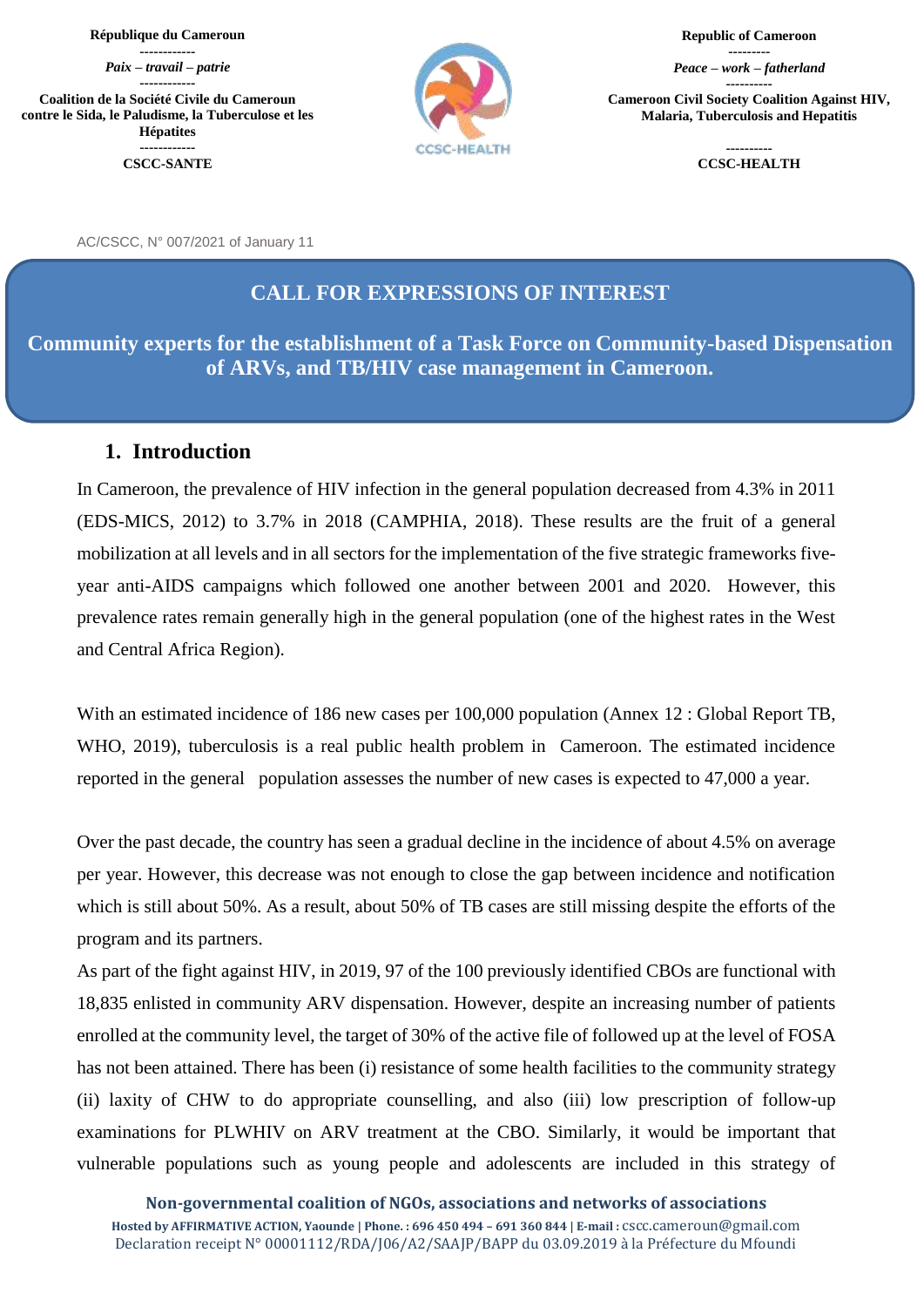community dispensation as they belong to support groups or youth associations in order to make the strategy of teenage mentors effective.

Despite significant community interventions in both tuberculosis and HIV, it is clear that there are still significant challenges to be solved:

- Quantifying the contribution of communities to achieving the NSP targets for tuberculosis and the HIV NHS where the centralization of data from CSOs remains very limited at all levels of the health pyramid ;
- Assessing the share of the budget for the HIV response allocated to CSOs remains a challenge given the lack of information on this subject
- Community-based interventions' coverage in priority Regions other than Centre and Littoral Regions remain an important challenge.

The commitment of CSOs and community organizations however strong, remains lagging behind. Mainly confined to the field of prevention, the Community response has tended to be weakened in recent years. Proposals for strategies, innovative activities and offers of TB/HIV services of CSOs tend to shrink, as they are limited by a status of simple service provider by the Global Fund and PEPFAR programs. The Community response appears to be clearly seen now as the link which is holding back the expected progress in promoting screening, linking to treatment and retention in care.

It is in this dynamic of revitalization and remobilization of civil society actors that the Task Force on **"Community-based dispensation and case management",** led by CCSC HEALTH is called upon to act.

# **2. Task Force Goals**

Harmonize and improve the contributions of Civil Society actors to the dispensation of ARV, Anti TB and case management in Cameroon.

The specific objectives are :

- Provide strategic information on community contribution;
- Strengthen the skills and assure the modelling of civil society actors interventions;
- Advocacy for the mobilization of financial, material and human resources.

# **3. Duration of the Task Force**

3 years, 1 Juanuray 2021 to December 31, 2023

# **4. Profile of the associative experts**

**Non-governmental coalition of NGOs, associations and networks of associations Hosted by AFFIRMATIVE ACTION, Yaounde | Phone. : 696 450 494 – 691 360 844 | E-mail :** [cscc.cameroun@gmail.com](mailto:cscc.cameroun@gmail.com) Declaration receipt N° 00001112/RDA/J06/A2/SAAJP/BAPP du 03.09.2019 à la Préfecture du Mfoundi